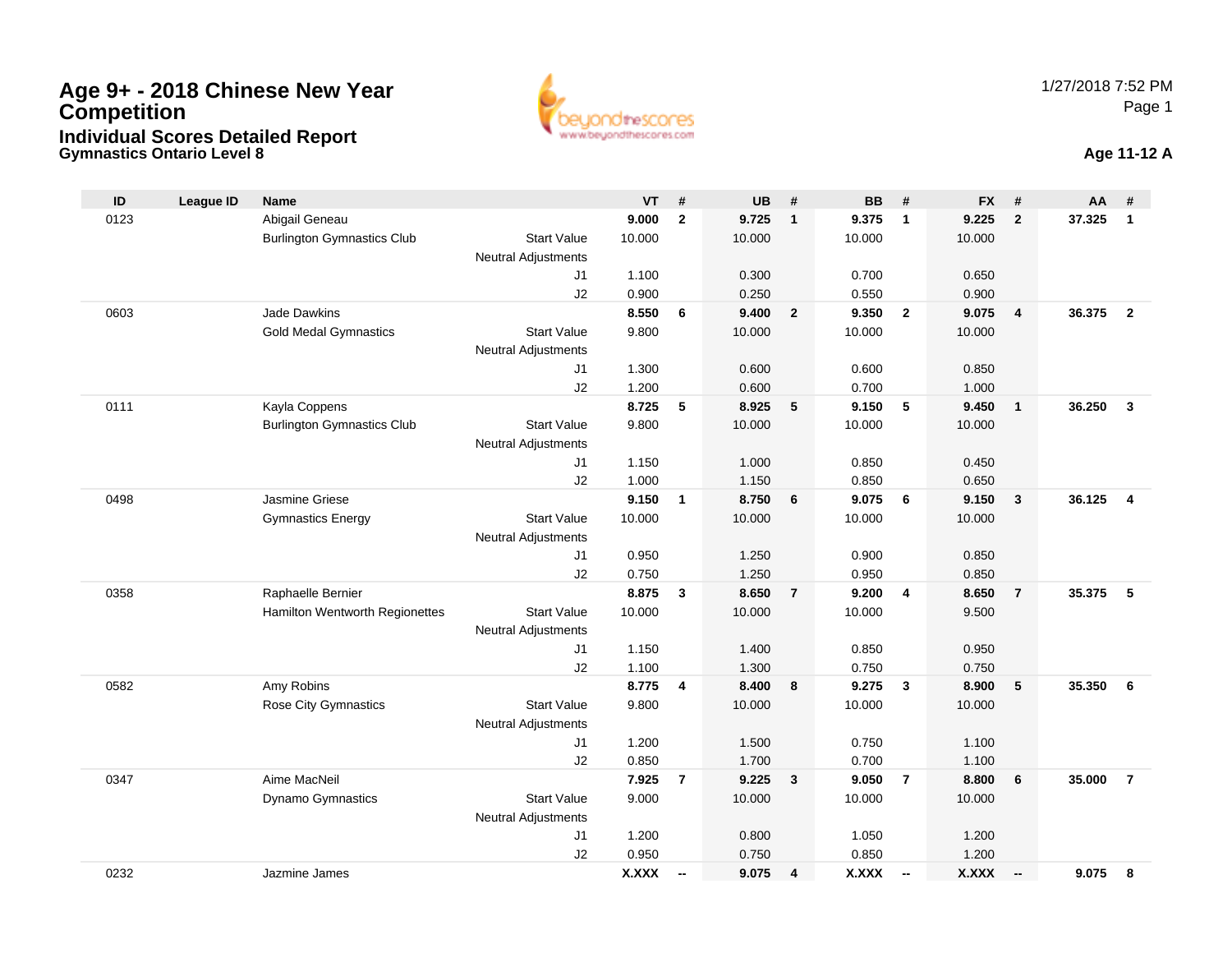

1/27/2018 7:52 PMPage 2

World Class Gymnastics

 Start Value 10.000 Neutral Adjustments J1 0.900 J20.950

#### **Gymnastics Ontario Level 8**

**Age 11-12 B**

| ID   | League ID | <b>Name</b>                       |                            | <b>VT</b> | #                       | <b>UB</b> | #                       | BB     | #              | <b>FX</b> | #              | <b>AA</b> | #                       |
|------|-----------|-----------------------------------|----------------------------|-----------|-------------------------|-----------|-------------------------|--------|----------------|-----------|----------------|-----------|-------------------------|
| 0127 |           | Kirah Stortini                    |                            | 9.350     | $\mathbf{1}$            | 9.225     | $\overline{2}$          | 9.225  | 4              | 9.500     | $\mathbf{1}$   | 37.300    | $\mathbf{1}$            |
|      |           | <b>Burlington Gymnastics Club</b> | <b>Start Value</b>         | 10.000    |                         | 10.000    |                         | 10.000 |                | 10.000    |                |           |                         |
|      |           |                                   | <b>Neutral Adjustments</b> |           |                         |           |                         |        |                |           |                |           |                         |
|      |           |                                   | J1                         | 0.700     |                         | 0.850     |                         | 0.700  |                | 0.500     |                |           |                         |
|      |           |                                   | J2                         | 0.600     |                         | 0.700     |                         | 0.850  |                | 0.500     |                |           |                         |
| 0357 |           | Julia Vastano                     |                            | 8.400     | 5                       | 9.400     | $\overline{1}$          | 9.100  | $\overline{7}$ | 9.450     | $\overline{2}$ | 36.350    | $\overline{2}$          |
|      |           | Hamilton Wentworth Regionettes    | <b>Start Value</b>         | 10.000    |                         | 10.000    |                         | 10.000 |                | 10.000    |                |           |                         |
|      |           |                                   | <b>Neutral Adjustments</b> |           |                         |           |                         |        |                |           |                |           |                         |
|      |           |                                   | J <sub>1</sub>             | 1.650     |                         | 0.650     |                         | 1.000  |                | 0.450     |                |           |                         |
|      |           |                                   | J2                         | 1.550     |                         | 0.550     |                         | 0.800  |                | 0.650     |                |           |                         |
| 0561 |           | <b>Marli Gonsalves</b>            |                            | 8.675     | $\mathbf{3}$            | 8.500     | $\overline{7}$          | 9.725  | $\overline{1}$ | 9.450     | $\overline{2}$ | 36.350    | $\overline{\mathbf{2}}$ |
|      |           | <b>Tristar Gymnastics Club</b>    | <b>Start Value</b>         | 9.800     |                         | 10.000    |                         | 10.000 |                | 10.000    |                |           |                         |
|      |           |                                   | <b>Neutral Adjustments</b> |           |                         |           |                         |        |                |           |                |           |                         |
|      |           |                                   | J1                         | 1.200     |                         | 1.500     |                         | 0.300  |                | 0.500     |                |           |                         |
|      |           |                                   | J2                         | 1.050     |                         | 1.500     |                         | 0.250  |                | 0.600     |                |           |                         |
| 0125 |           | Aryanna Hatami-Fardy              |                            | 8.650     | $\overline{\mathbf{4}}$ | 8.725     | 6                       | 9.500  | $\overline{2}$ | 9.400     | $\mathbf{3}$   | 36.275    | $\mathbf{3}$            |
|      |           | <b>Burlington Gymnastics Club</b> | <b>Start Value</b>         | 9.800     |                         | 10.000    |                         | 10.000 |                | 10.000    |                |           |                         |
|      |           |                                   | <b>Neutral Adjustments</b> |           |                         |           |                         |        |                |           |                |           |                         |
|      |           |                                   | J1                         | 1.250     |                         | 1.300     |                         | 0.550  |                | 0.500     |                |           |                         |
|      |           |                                   | J2                         | 1.050     |                         | 1.250     |                         | 0.450  |                | 0.700     |                |           |                         |
| 0502 |           | <b>Abbey Harris</b>               |                            | 8.850     | $\overline{2}$          | 8.975     | $\overline{4}$          | 9.150  | 6              | 9.200     | $\overline{4}$ | 36.175    | $\overline{4}$          |
|      |           | <b>Gymnastics Energy</b>          | <b>Start Value</b>         | 10.000    |                         | 10.000    |                         | 10.000 |                | 10.000    |                |           |                         |
|      |           |                                   | <b>Neutral Adjustments</b> |           |                         |           |                         |        |                |           |                |           |                         |
|      |           |                                   | J1                         | 1.300     |                         | 1.100     |                         | 0.800  |                | 0.800     |                |           |                         |
|      |           |                                   | J2                         | 1.000     |                         | 0.950     |                         | 0.900  |                | 0.800     |                |           |                         |
| 0150 |           | <b>Brooklyn Sanger</b>            |                            | 8.025     | 6                       | 9.025     | $\overline{\mathbf{3}}$ | 9.175  | 5              | 9.150     | 5              | 35.375    | 5                       |
|      |           | <b>Grand River Gymmies</b>        | <b>Start Value</b>         | 9.500     |                         | 10.000    |                         | 10.000 |                | 10.000    |                |           |                         |
|      |           |                                   | <b>Neutral Adjustments</b> |           |                         |           |                         |        |                |           |                |           |                         |
|      |           |                                   | J1                         | 1.450     |                         | 1.000     |                         | 0.750  |                | 0.750     |                |           |                         |
|      |           |                                   | J2                         | 1.500     |                         | 0.950     |                         | 0.900  |                | 0.950     |                |           |                         |
| 0009 |           | Kennedi Dube                      |                            | 7.625     | 8                       | 8.950     | 5                       | 9.400  | 3              | 9.075     | 6              | 35.050    | 6                       |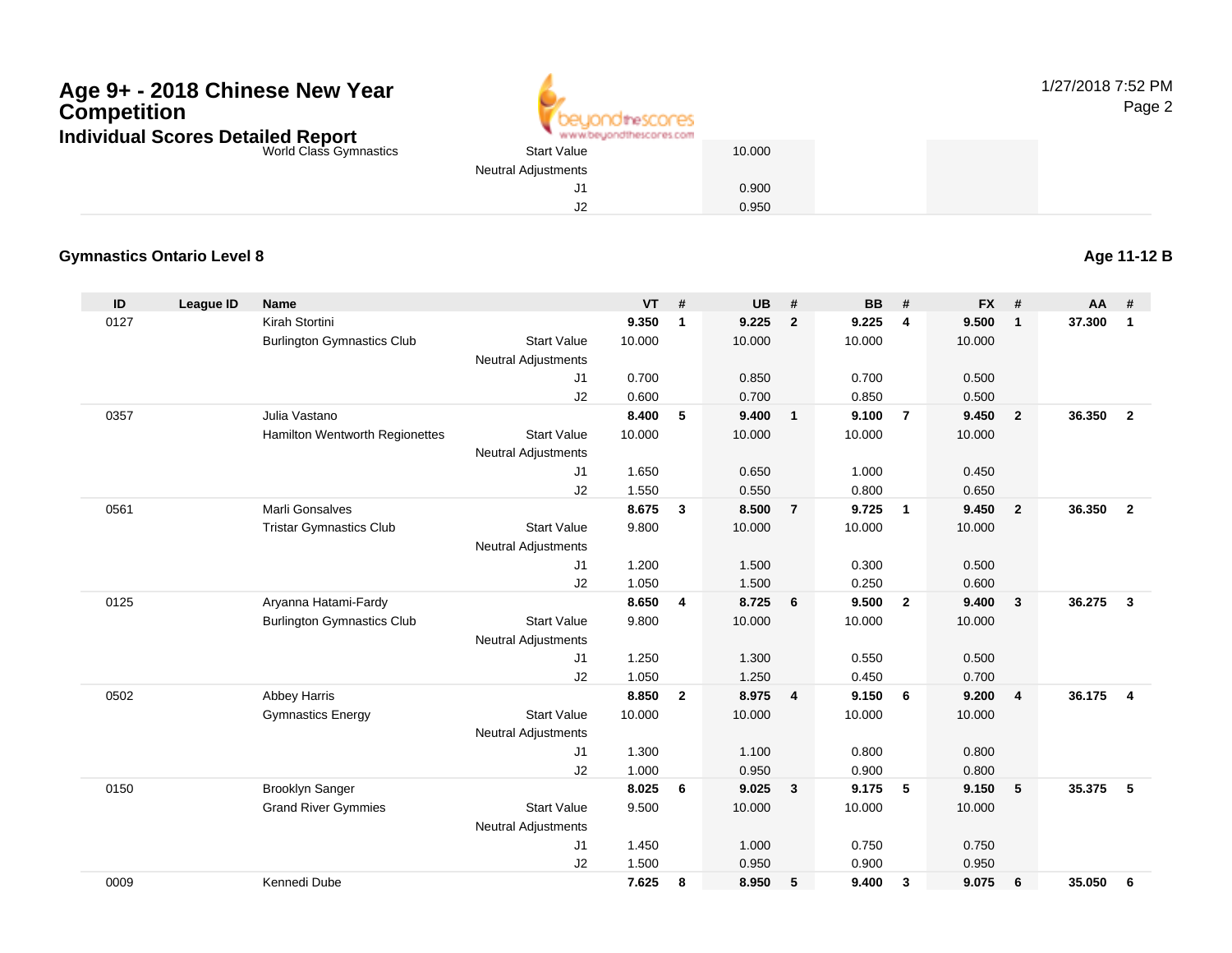

1/27/2018 7:52 PMPage 3

| ndividual Scores Detailed Report |                              | * www.beyondthescores.com  |       |         |            |        |        |  |  |  |
|----------------------------------|------------------------------|----------------------------|-------|---------|------------|--------|--------|--|--|--|
|                                  | <b>Adrenaline Gymnastics</b> | <b>Start Value</b>         | 9.800 | 10.000  | 10.000     | 10.000 |        |  |  |  |
|                                  |                              | <b>Neutral Adjustments</b> |       |         |            |        |        |  |  |  |
|                                  |                              | J1                         | 2.350 | 1.000   | 0.700      | 0.850  |        |  |  |  |
|                                  |                              | J2                         | 2.000 | 1.100   | 0.500      | 1.000  |        |  |  |  |
| 0304                             | <b>Alannah Curley</b>        |                            | 7.850 | 8.425 8 | 8.800<br>8 | 8.425  | 33.500 |  |  |  |
|                                  | <b>Dynamo Gymnastics</b>     | <b>Start Value</b>         | 9.000 | 10.000  | 10.000     | 10.000 |        |  |  |  |
|                                  |                              | <b>Neutral Adjustments</b> |       |         |            |        |        |  |  |  |
|                                  |                              | J1                         | 1.150 | 1.550   | .300       | 1.600  |        |  |  |  |
|                                  |                              | J2                         | 1.150 | 1.600   | 1.100      | 1.550  |        |  |  |  |

#### **Gymnastics Ontario Level 8**

| ID   | <b>League ID</b> | <b>Name</b>                       |                            | <b>VT</b> | #            | <b>UB</b> | #                       | <b>BB</b> | #                       | <b>FX</b> | #              | $AA$ # |                |
|------|------------------|-----------------------------------|----------------------------|-----------|--------------|-----------|-------------------------|-----------|-------------------------|-----------|----------------|--------|----------------|
| 0563 |                  | Makenna Lau                       |                            | 9.100     | 1            | 8.400     | 5                       | 9.525     | $\mathbf{1}$            | 9.650     | $\mathbf{1}$   | 36.675 | $\mathbf{1}$   |
|      |                  | <b>Tristar Gymnastics Club</b>    | <b>Start Value</b>         | 10.000    |              | 10.000    |                         | 10.000    |                         | 10.000    |                |        |                |
|      |                  |                                   | <b>Neutral Adjustments</b> |           |              |           |                         |           |                         |           |                |        |                |
|      |                  |                                   | J1                         | 0.750     |              | 1.600     |                         | 0.450     |                         | 0.300     |                |        |                |
|      |                  |                                   | J2                         | 1.050     |              | 1.600     |                         | 0.500     |                         | 0.400     |                |        |                |
| 0604 |                  | <b>Brooke Reader</b>              |                            | 8.275     | 5            | 9.650     | $\overline{1}$          | 9.300     | $\overline{\mathbf{3}}$ | 9.175     | 5              | 36.400 | $\overline{2}$ |
|      |                  | <b>Gold Medal Gymnastics</b>      | <b>Start Value</b>         | 9.500     |              | 10.000    |                         | 10.000    |                         | 10.000    |                |        |                |
|      |                  |                                   | <b>Neutral Adjustments</b> |           |              |           |                         |           |                         |           |                |        |                |
|      |                  |                                   | J1                         | 1.350     |              | 0.400     |                         | 0.650     |                         | 0.850     |                |        |                |
|      |                  |                                   | J2                         | 1.100     |              | 0.300     |                         | 0.750     |                         | 0.800     |                |        |                |
| 0562 |                  | Nevyn Gould                       |                            | 9.050     | $\mathbf{2}$ | 8.150     | 6                       | 9.475     | $\overline{2}$          | 9.625     | $\overline{2}$ | 36.300 | 3              |
|      |                  | <b>Tristar Gymnastics Club</b>    | <b>Start Value</b>         | 9.800     |              | 10.000    |                         | 10.000    |                         | 10.000    |                |        |                |
|      |                  |                                   | <b>Neutral Adjustments</b> |           |              |           |                         |           |                         |           |                |        |                |
|      |                  |                                   | J1                         | 0.800     |              | 2.000     |                         | 0.600     |                         | 0.250     |                |        |                |
|      |                  |                                   | J2                         | 0.700     |              | 1.700     |                         | 0.450     |                         | 0.500     |                |        |                |
| 0108 |                  | Georgia Brunetti                  |                            | 8.425     | 4            | 8.950     | $\overline{\mathbf{2}}$ | 8.800     | 5                       | 9.375     | $\overline{4}$ | 35.550 | $\overline{4}$ |
|      |                  | <b>Burlington Gymnastics Club</b> | <b>Start Value</b>         | 9.500     |              | 10.000    |                         | 10.000    |                         | 10.000    |                |        |                |
|      |                  |                                   | <b>Neutral Adjustments</b> |           |              |           |                         |           |                         |           |                |        |                |
|      |                  |                                   | J1                         | 1.150     |              | 1.150     |                         | 1.300     |                         | 0.550     |                |        |                |
|      |                  |                                   | J2                         | 1.000     |              | 0.950     |                         | 1.100     |                         | 0.700     |                |        |                |
| 0613 |                  | Simona Marchetti                  |                            | 8.100     | 6            | 8.725     | $\overline{\mathbf{3}}$ | 8.875     | $\overline{4}$          | 9.425     | 3              | 35.125 | 5              |
|      |                  | <b>Adrenaline Gymnastics</b>      | <b>Start Value</b>         | 9.000     |              | 9.200     |                         | 10.000    |                         | 10.000    |                |        |                |
|      |                  |                                   | <b>Neutral Adjustments</b> |           |              |           |                         |           |                         |           |                |        |                |
|      |                  |                                   | J1                         | 0.900     |              | 0.500     |                         | 1.250     |                         | 0.550     |                |        |                |
|      |                  |                                   | J2                         | 0.900     |              | 0.450     |                         | 1.000     |                         | 0.600     |                |        |                |
| 0318 |                  | Kiersten Scherer                  |                            | 8.450     | 3            | 8.475     | $\overline{4}$          | 7.600     | 6                       | 9.150     | 6              | 33.675 | 6              |

**Age 13**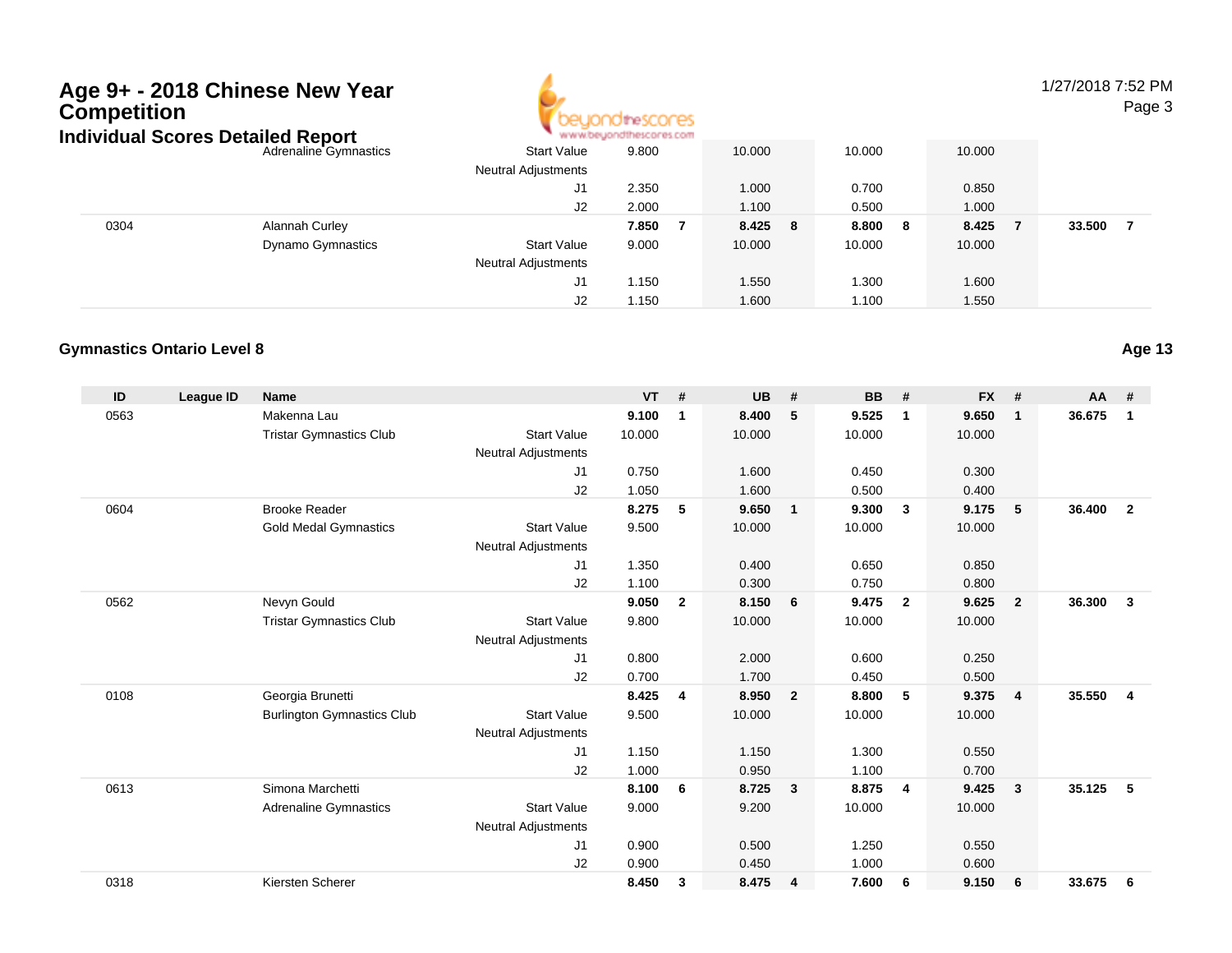

#### 1/27/2018 7:52 PMPage 4

| cores Detailed Report |                            | www.beyondthescores.com |        |       |        |  |
|-----------------------|----------------------------|-------------------------|--------|-------|--------|--|
| Dynamo Gymnastics     | <b>Start Value</b>         | 9.800                   | 10.000 | 9.500 | 10.000 |  |
|                       | <b>Neutral Adjustments</b> |                         |        |       |        |  |
|                       | J1.                        | .450                    | 1.600  | 2.000 | 0.850  |  |
|                       | J <sub>2</sub>             | .250                    | 1.450  | .800  | 0.850  |  |

#### **Gymnastics Ontario Level 8**

**Age 14**

| ID   | League ID | <b>Name</b>                   |                            | <b>VT</b> | #              | <b>UB</b> | #              | <b>BB</b> | #               | <b>FX</b> | #                       | AA     | #              |
|------|-----------|-------------------------------|----------------------------|-----------|----------------|-----------|----------------|-----------|-----------------|-----------|-------------------------|--------|----------------|
| 0195 |           | Karli Stevenson               |                            | 8.775     | 4              | 9.400     | $\overline{2}$ | 9.250     | $\overline{2}$  | 9.100     | $\overline{4}$          | 36.525 | $\mathbf{1}$   |
|      |           | Infinity Gymnastics Centre    | <b>Start Value</b>         | 9.800     |                | 10.000    |                | 10.000    |                 | 10.000    |                         |        |                |
|      |           |                               | <b>Neutral Adjustments</b> |           |                |           |                |           |                 |           |                         |        |                |
|      |           |                               | J1                         | 1.100     |                | 0.600     |                | 0.800     |                 | 0.900     |                         |        |                |
|      |           |                               | J2                         | 0.950     |                | 0.600     |                | 0.700     |                 | 0.900     |                         |        |                |
| 0300 |           | Gabrielle Bailey              |                            | 9.225     | $\mathbf{1}$   | 9.375     | $\mathbf{3}$   | 8.100     | 6               | 9.500     | $\overline{1}$          | 36.200 | $\overline{2}$ |
|      |           | Dynamo Gymnastics             | <b>Start Value</b>         | 10.000    |                | 10.000    |                | 10.000    |                 | 10.000    |                         |        |                |
|      |           |                               | <b>Neutral Adjustments</b> |           |                |           |                |           |                 |           |                         |        |                |
|      |           |                               | J1                         | 0.800     |                | 0.600     |                | 1.900     |                 | 0.450     |                         |        |                |
|      |           |                               | J2                         | 0.750     |                | 0.650     |                | 1.900     |                 | 0.550     |                         |        |                |
| 0226 |           | Greta Robinson                |                            | 8.600     | 5              | 9.375     | $\overline{3}$ | 9.100     | $\mathbf{3}$    | 8.975     | 5                       | 36.050 | $\overline{3}$ |
|      |           | <b>World Class Gymnastics</b> | <b>Start Value</b>         | 9.800     |                | 10.000    |                | 10.000    |                 | 10.000    |                         |        |                |
|      |           |                               | <b>Neutral Adjustments</b> |           |                |           |                |           |                 |           |                         |        |                |
|      |           |                               | J1                         | 1.150     |                | 0.600     |                | 0.800     |                 | 1.150     |                         |        |                |
|      |           |                               | J2                         | 1.250     |                | 0.650     |                | 1.000     |                 | 0.900     |                         |        |                |
| 0008 |           | Sofia Cosentino               |                            | 7.975     | $\overline{7}$ | 9.025     | 5              | 9.525     | $\overline{1}$  | 9.475     | $\overline{2}$          | 36.000 | $\overline{4}$ |
|      |           | <b>Adrenaline Gymnastics</b>  | <b>Start Value</b>         | 9.000     |                | 10.000    |                | 10.000    |                 | 10.000    |                         |        |                |
|      |           |                               | <b>Neutral Adjustments</b> |           |                |           |                |           |                 | $-0.100$  |                         |        |                |
|      |           |                               | J <sub>1</sub>             | 1.000     |                | 1.100     |                | 0.500     |                 | 0.400     |                         |        |                |
|      |           |                               | J2                         | 1.050     |                | 0.850     |                | 0.450     |                 | 0.450     |                         |        |                |
| 0052 |           | Anna Kistulinec               |                            | 9.075     | 3              | 9.475     | $\mathbf{1}$   | 8.300     | $5\phantom{.0}$ | 8.875     | 6                       | 35.725 | 5              |
|      |           | Blenheim-Kent                 | <b>Start Value</b>         | 10.000    |                | 10.000    |                | 9.500     |                 | 10.000    |                         |        |                |
|      |           |                               | <b>Neutral Adjustments</b> |           |                |           |                |           |                 |           |                         |        |                |
|      |           |                               | J1                         | 0.850     |                | 0.500     |                | 1.200     |                 | 1.050     |                         |        |                |
|      |           |                               | J2                         | 1.000     |                | 0.550     |                | 1.200     |                 | 1.200     |                         |        |                |
| 0186 |           | <b>Emily Norsworthy</b>       |                            | 9.200     | $\overline{2}$ | 9.075     | 4              | 7.225     | $\overline{7}$  | 9.350     | $\overline{\mathbf{3}}$ | 34.850 | 6              |
|      |           | Hamilton Gym Academy          | <b>Start Value</b>         | 10.000    |                | 10.000    |                | 9.400     |                 | 10.000    |                         |        |                |
|      |           |                               | <b>Neutral Adjustments</b> |           |                |           |                |           |                 |           |                         |        |                |
|      |           |                               | J1                         | 0.700     |                | 0.950     |                | 2.100     |                 | 0.700     |                         |        |                |
|      |           |                               | J2                         | 0.900     |                | 0.900     |                | 2.250     |                 | 0.600     |                         |        |                |
| 0355 |           | Kayla Hulev                   |                            | 8.225     | 6              | 8.525     | 6              | 9.050     | 4               | 8.800     | $\overline{7}$          | 34.600 | $\overline{7}$ |
|      |           |                               |                            |           |                |           |                |           |                 |           |                         |        |                |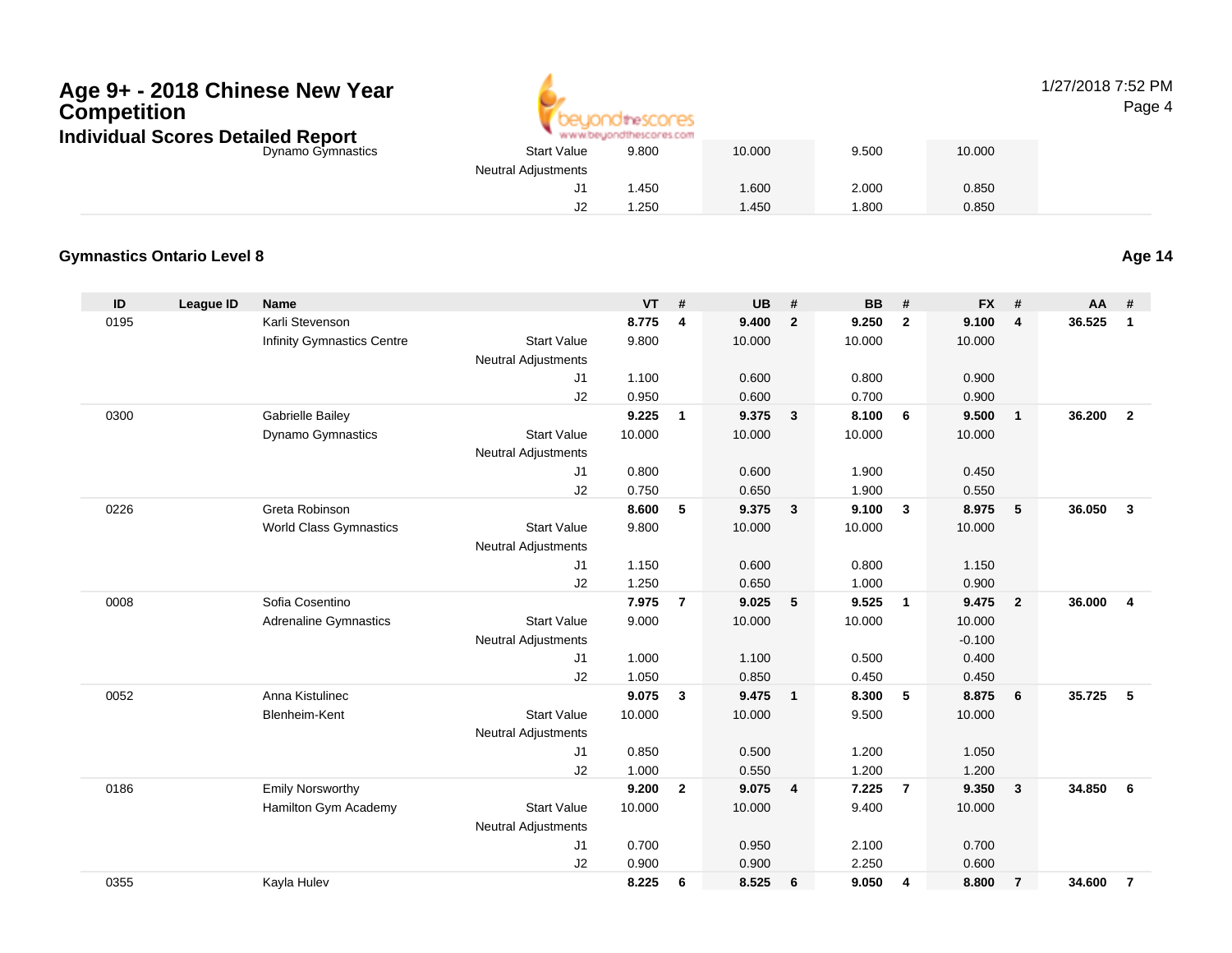### **Age 9+ - 2018 Chinese New YearCompetition**



#### 1/27/2018 7:52 PMPage 5

| Individual Scores Detailed Report |                            | www.beyondthescores.com |       |        |        |
|-----------------------------------|----------------------------|-------------------------|-------|--------|--------|
| Hamilton Wentworth Regionettes    | <b>Start Value</b>         | 9.800                   | 9.500 | 10.000 | 10.000 |
|                                   | <b>Neutral Adjustments</b> |                         |       |        |        |
|                                   |                            | .700                    | 0.950 | 1.000  | .300   |
|                                   | ےں                         | i .450                  | 1.000 | 0.900  | 1.100  |

#### **Gymnastics Ontario Level 8**

**ID League ID Name VT # UB # BB # FX # AA #** 0564 Alicia Ricketts **9.175 <sup>2</sup> 9.225 <sup>1</sup> 9.300 <sup>1</sup> 9.425 <sup>2</sup> 37.125 <sup>1</sup>** Tristar Gymnastics Clubb 3tart Value 10.000 10.000 10.000 10.000 10.000 Neutral Adjustments J1 0.900 0.750 0.800 0.600 J2 0.750 0.800 0.600 0.550 0353 Dylann Bottos **8.750 <sup>3</sup> 8.250 <sup>3</sup> 9.175 <sup>2</sup> 9.500 <sup>1</sup> 35.675 <sup>2</sup>** Hamilton Wentworth Regionettes Start Valuee 9.800 10.000 10.000 10.000 Neutral Adjustments J1 1.050 1.850 0.800 0.450 J2 1.050 1.650 0.850 0.550 0193 Kierstin Barkell **8.075 <sup>4</sup> 8.650 <sup>2</sup> 7.600 <sup>4</sup> 8.950 <sup>4</sup> 33.275 <sup>3</sup>** Infinity Gymnastics Centre Start Value 9.000 10.000 9.500 10.000 Neutral Adjustments J1 0.850 1.250 1.950 1.150 J2 1.000 1.450 1.850 0.950 0196 Hailey Kohler **9.250 <sup>1</sup> X.XXX -- 8.600 <sup>3</sup> 9.250 <sup>3</sup> 27.100 <sup>4</sup>** Infinity Gymnastics Centree 9.500 Start Value 10.000 9.500 9.500 10.000 Neutral Adjustments J1 0.800 1.000 0.650 J20.700 0.800 0.850

#### **Gymnastics Ontario Level 8**

| ID   | League ID | <b>Name</b>                    |                            | VT     | # | <b>UB</b> | #  | <b>BB</b> | # | $FX$ # |              | $AA$ # |                         |
|------|-----------|--------------------------------|----------------------------|--------|---|-----------|----|-----------|---|--------|--------------|--------|-------------------------|
| 0566 |           | Alexa Vigliatore               |                            | 9.300  |   | 9.325     | -2 | 9.700     |   | 9.625  | $\mathbf{2}$ | 37.950 |                         |
|      |           | <b>Tristar Gymnastics Club</b> | <b>Start Value</b>         | 10.000 |   | 10.000    |    | 10.000    |   | 10.000 |              |        |                         |
|      |           |                                | <b>Neutral Adjustments</b> |        |   |           |    |           |   |        |              |        |                         |
|      |           |                                | J1                         | 0.600  |   | 0.600     |    | 0.300     |   | 0.400  |              |        |                         |
|      |           |                                | J2                         | 0.800  |   | 0.750     |    | 0.300     |   | 0.350  |              |        |                         |
| 0092 |           | Olivia Moore                   |                            | 9.175  | 4 | 9.375     |    | 9.125     | 4 | 9.700  |              | 37.375 | $\overline{\mathbf{2}}$ |

**Age 15**

**Age 16+**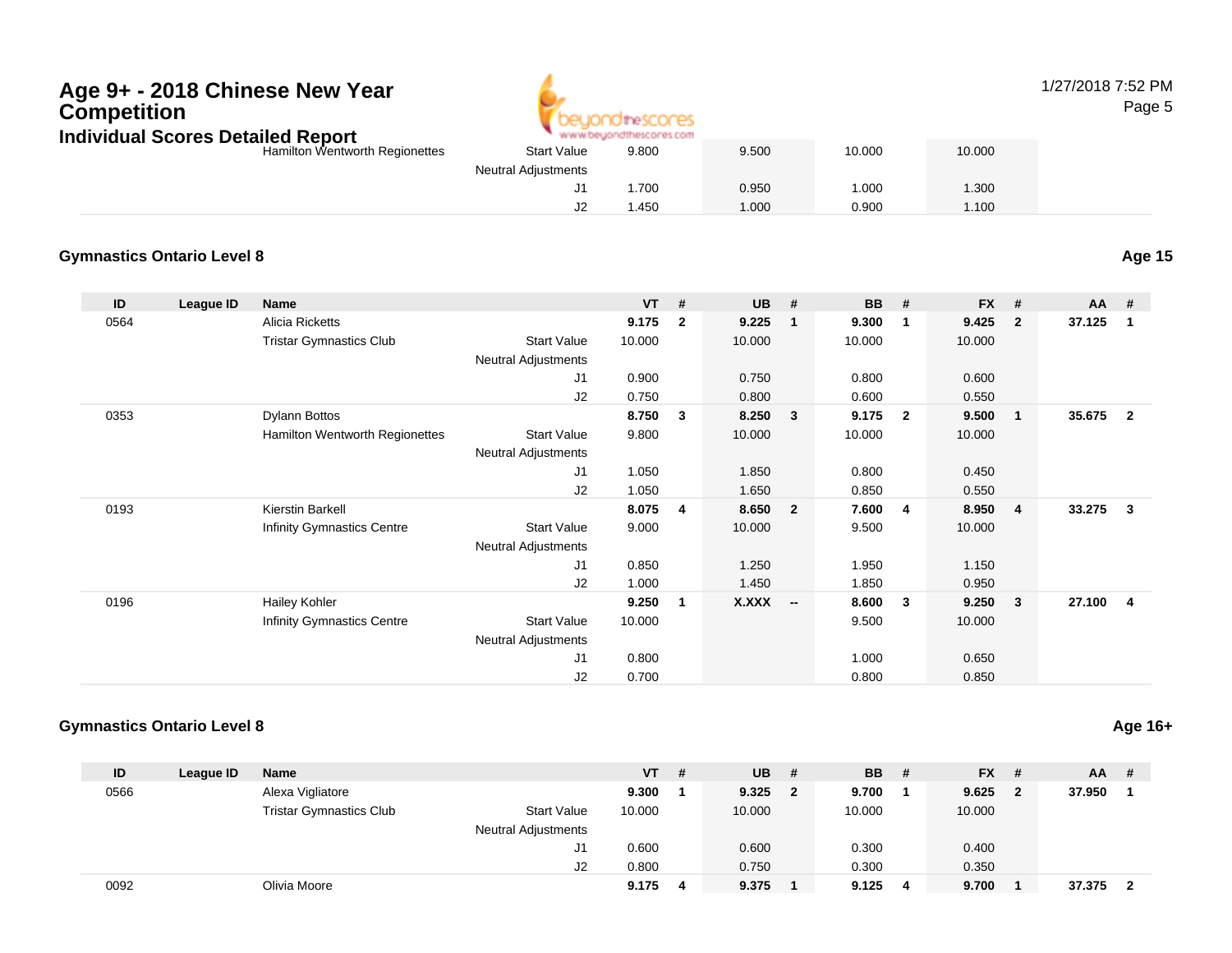

1/27/2018 7:52 PMPage 6

| idividuai Scores Detalled Report<br><b>Burlington Gymnastics Club</b><br><b>Start Value</b><br>10.000<br>10.000<br>10.000<br>10.000<br><b>Neutral Adjustments</b><br>J1<br>0.850<br>0.600<br>0.950<br>0.200<br>0.800<br>0.650<br>0.800<br>0.400<br>J2<br>0110<br>Jenny Christmas<br>8.975<br>9.250<br>9.175<br>$\overline{2}$<br>9.325<br>$5\phantom{.0}$<br>36.725<br>$\overline{7}$<br>$\mathbf{3}$<br>$\mathbf{3}$<br><b>Burlington Gymnastics Club</b><br><b>Start Value</b><br>10.000<br>10.000<br>10.000<br>10.000<br><b>Neutral Adjustments</b><br>0.700<br>0.600<br>J1<br>1.100<br>0.850<br>J2<br>0.950<br>0.800<br>0.800<br>0.750<br>0114<br>Katelyn Kettle<br>9.100<br>9.200<br>8.825<br>5<br>9.475<br>36.600<br>$\overline{4}$<br>6<br>4<br>$\overline{\mathbf{3}}$<br><b>Burlington Gymnastics Club</b><br><b>Start Value</b><br>10.000<br>10.000<br>10.000<br>10.000<br>Neutral Adjustments<br>J1<br>0.900<br>0.900<br>1.250<br>0.550<br>J2<br>0.900<br>0.700<br>1.100<br>0.500<br>0194<br><b>Emily Wickett</b><br>9.250<br>$\overline{2}$<br>8.950<br>8.625<br>9.250<br>36.075<br>5<br>6<br>10<br>8<br>Infinity Gymnastics Centre<br><b>Start Value</b><br>10.000<br>10.000<br>9.500<br>10.000<br><b>Neutral Adjustments</b><br>0.800<br>0.950<br>0.950<br>0.750<br>J1<br>J2<br>0.700<br>0.800<br>1.150<br>0.750<br>Michela DiMarcantonio<br>0350<br>9.150<br>5<br>8.200<br>9.150<br>3<br>9.275<br>$\overline{7}$<br>35.775<br>$6\overline{6}$<br>9<br>Hamilton Wentworth Regionettes<br><b>Start Value</b><br>10.000<br>10.000<br>10.000<br>10.000<br><b>Neutral Adjustments</b><br>1.000<br>1.750<br>0.900<br>0.650<br>J1<br>0.700<br>1.850<br>0.800<br>J2<br>0.800<br>Alyssa Scott<br>35.450<br>0349<br>9.200<br>8.125 11<br>8.775<br>9.350<br>$\overline{\mathbf{4}}$<br>$\overline{7}$<br>3<br>$\overline{7}$<br><b>Start Value</b><br>10.000<br>Hamilton Wentworth Regionettes<br>10.000<br>10.000<br>10.000<br><b>Neutral Adjustments</b><br>J1<br>0.900<br>1.800<br>1.150<br>0.650<br>0.700<br>1.950<br>1.300<br>0.650<br>J2<br>Alyssa Butts<br>9.175<br>35.175 8<br>0351<br>8.700<br>10<br>5<br>7.950 11<br>9.350<br>$\overline{4}$<br>Hamilton Wentworth Regionettes<br>10.000<br>10.000<br>10.000<br><b>Start Value</b><br>10.000<br><b>Neutral Adjustments</b><br>J1<br>1.350<br>0.800<br>1.900<br>0.800<br>J2<br>1.250<br>0.850<br>2.200<br>0.500<br>8.925<br>8.700<br>8.725<br>8.725 10<br>35.075<br>9<br>0524<br>Jocelyn Mouradian<br>8<br>8<br>8<br><b>Gymnastics Energy</b><br><b>Start Value</b><br>10.000<br>10.000<br>10.000<br>10.000<br><b>Neutral Adjustments</b><br>J1<br>1.000<br>1.350<br>1.300<br>1.350<br>J2<br>1.150<br>1.250<br>1.250<br>1.200<br>8.150 10<br>34.975 10 |      |                   | " www.oeyonatuescores.com |   |  |       |   |       |   |  |
|---------------------------------------------------------------------------------------------------------------------------------------------------------------------------------------------------------------------------------------------------------------------------------------------------------------------------------------------------------------------------------------------------------------------------------------------------------------------------------------------------------------------------------------------------------------------------------------------------------------------------------------------------------------------------------------------------------------------------------------------------------------------------------------------------------------------------------------------------------------------------------------------------------------------------------------------------------------------------------------------------------------------------------------------------------------------------------------------------------------------------------------------------------------------------------------------------------------------------------------------------------------------------------------------------------------------------------------------------------------------------------------------------------------------------------------------------------------------------------------------------------------------------------------------------------------------------------------------------------------------------------------------------------------------------------------------------------------------------------------------------------------------------------------------------------------------------------------------------------------------------------------------------------------------------------------------------------------------------------------------------------------------------------------------------------------------------------------------------------------------------------------------------------------------------------------------------------------------------------------------------------------------------------------------------------------------------------------------------------------------------------------------------------------------------------------------------------------------------------------------------------------------------------------------------------------------------------------------------------------------------------------------------------------------------------------------------------------------|------|-------------------|---------------------------|---|--|-------|---|-------|---|--|
|                                                                                                                                                                                                                                                                                                                                                                                                                                                                                                                                                                                                                                                                                                                                                                                                                                                                                                                                                                                                                                                                                                                                                                                                                                                                                                                                                                                                                                                                                                                                                                                                                                                                                                                                                                                                                                                                                                                                                                                                                                                                                                                                                                                                                                                                                                                                                                                                                                                                                                                                                                                                                                                                                                                     |      |                   |                           |   |  |       |   |       |   |  |
|                                                                                                                                                                                                                                                                                                                                                                                                                                                                                                                                                                                                                                                                                                                                                                                                                                                                                                                                                                                                                                                                                                                                                                                                                                                                                                                                                                                                                                                                                                                                                                                                                                                                                                                                                                                                                                                                                                                                                                                                                                                                                                                                                                                                                                                                                                                                                                                                                                                                                                                                                                                                                                                                                                                     |      |                   |                           |   |  |       |   |       |   |  |
|                                                                                                                                                                                                                                                                                                                                                                                                                                                                                                                                                                                                                                                                                                                                                                                                                                                                                                                                                                                                                                                                                                                                                                                                                                                                                                                                                                                                                                                                                                                                                                                                                                                                                                                                                                                                                                                                                                                                                                                                                                                                                                                                                                                                                                                                                                                                                                                                                                                                                                                                                                                                                                                                                                                     |      |                   |                           |   |  |       |   |       |   |  |
|                                                                                                                                                                                                                                                                                                                                                                                                                                                                                                                                                                                                                                                                                                                                                                                                                                                                                                                                                                                                                                                                                                                                                                                                                                                                                                                                                                                                                                                                                                                                                                                                                                                                                                                                                                                                                                                                                                                                                                                                                                                                                                                                                                                                                                                                                                                                                                                                                                                                                                                                                                                                                                                                                                                     |      |                   |                           |   |  |       |   |       |   |  |
|                                                                                                                                                                                                                                                                                                                                                                                                                                                                                                                                                                                                                                                                                                                                                                                                                                                                                                                                                                                                                                                                                                                                                                                                                                                                                                                                                                                                                                                                                                                                                                                                                                                                                                                                                                                                                                                                                                                                                                                                                                                                                                                                                                                                                                                                                                                                                                                                                                                                                                                                                                                                                                                                                                                     |      |                   |                           |   |  |       |   |       |   |  |
|                                                                                                                                                                                                                                                                                                                                                                                                                                                                                                                                                                                                                                                                                                                                                                                                                                                                                                                                                                                                                                                                                                                                                                                                                                                                                                                                                                                                                                                                                                                                                                                                                                                                                                                                                                                                                                                                                                                                                                                                                                                                                                                                                                                                                                                                                                                                                                                                                                                                                                                                                                                                                                                                                                                     |      |                   |                           |   |  |       |   |       |   |  |
|                                                                                                                                                                                                                                                                                                                                                                                                                                                                                                                                                                                                                                                                                                                                                                                                                                                                                                                                                                                                                                                                                                                                                                                                                                                                                                                                                                                                                                                                                                                                                                                                                                                                                                                                                                                                                                                                                                                                                                                                                                                                                                                                                                                                                                                                                                                                                                                                                                                                                                                                                                                                                                                                                                                     |      |                   |                           |   |  |       |   |       |   |  |
|                                                                                                                                                                                                                                                                                                                                                                                                                                                                                                                                                                                                                                                                                                                                                                                                                                                                                                                                                                                                                                                                                                                                                                                                                                                                                                                                                                                                                                                                                                                                                                                                                                                                                                                                                                                                                                                                                                                                                                                                                                                                                                                                                                                                                                                                                                                                                                                                                                                                                                                                                                                                                                                                                                                     |      |                   |                           |   |  |       |   |       |   |  |
|                                                                                                                                                                                                                                                                                                                                                                                                                                                                                                                                                                                                                                                                                                                                                                                                                                                                                                                                                                                                                                                                                                                                                                                                                                                                                                                                                                                                                                                                                                                                                                                                                                                                                                                                                                                                                                                                                                                                                                                                                                                                                                                                                                                                                                                                                                                                                                                                                                                                                                                                                                                                                                                                                                                     |      |                   |                           |   |  |       |   |       |   |  |
|                                                                                                                                                                                                                                                                                                                                                                                                                                                                                                                                                                                                                                                                                                                                                                                                                                                                                                                                                                                                                                                                                                                                                                                                                                                                                                                                                                                                                                                                                                                                                                                                                                                                                                                                                                                                                                                                                                                                                                                                                                                                                                                                                                                                                                                                                                                                                                                                                                                                                                                                                                                                                                                                                                                     |      |                   |                           |   |  |       |   |       |   |  |
|                                                                                                                                                                                                                                                                                                                                                                                                                                                                                                                                                                                                                                                                                                                                                                                                                                                                                                                                                                                                                                                                                                                                                                                                                                                                                                                                                                                                                                                                                                                                                                                                                                                                                                                                                                                                                                                                                                                                                                                                                                                                                                                                                                                                                                                                                                                                                                                                                                                                                                                                                                                                                                                                                                                     |      |                   |                           |   |  |       |   |       |   |  |
|                                                                                                                                                                                                                                                                                                                                                                                                                                                                                                                                                                                                                                                                                                                                                                                                                                                                                                                                                                                                                                                                                                                                                                                                                                                                                                                                                                                                                                                                                                                                                                                                                                                                                                                                                                                                                                                                                                                                                                                                                                                                                                                                                                                                                                                                                                                                                                                                                                                                                                                                                                                                                                                                                                                     |      |                   |                           |   |  |       |   |       |   |  |
|                                                                                                                                                                                                                                                                                                                                                                                                                                                                                                                                                                                                                                                                                                                                                                                                                                                                                                                                                                                                                                                                                                                                                                                                                                                                                                                                                                                                                                                                                                                                                                                                                                                                                                                                                                                                                                                                                                                                                                                                                                                                                                                                                                                                                                                                                                                                                                                                                                                                                                                                                                                                                                                                                                                     |      |                   |                           |   |  |       |   |       |   |  |
|                                                                                                                                                                                                                                                                                                                                                                                                                                                                                                                                                                                                                                                                                                                                                                                                                                                                                                                                                                                                                                                                                                                                                                                                                                                                                                                                                                                                                                                                                                                                                                                                                                                                                                                                                                                                                                                                                                                                                                                                                                                                                                                                                                                                                                                                                                                                                                                                                                                                                                                                                                                                                                                                                                                     |      |                   |                           |   |  |       |   |       |   |  |
|                                                                                                                                                                                                                                                                                                                                                                                                                                                                                                                                                                                                                                                                                                                                                                                                                                                                                                                                                                                                                                                                                                                                                                                                                                                                                                                                                                                                                                                                                                                                                                                                                                                                                                                                                                                                                                                                                                                                                                                                                                                                                                                                                                                                                                                                                                                                                                                                                                                                                                                                                                                                                                                                                                                     |      |                   |                           |   |  |       |   |       |   |  |
|                                                                                                                                                                                                                                                                                                                                                                                                                                                                                                                                                                                                                                                                                                                                                                                                                                                                                                                                                                                                                                                                                                                                                                                                                                                                                                                                                                                                                                                                                                                                                                                                                                                                                                                                                                                                                                                                                                                                                                                                                                                                                                                                                                                                                                                                                                                                                                                                                                                                                                                                                                                                                                                                                                                     |      |                   |                           |   |  |       |   |       |   |  |
|                                                                                                                                                                                                                                                                                                                                                                                                                                                                                                                                                                                                                                                                                                                                                                                                                                                                                                                                                                                                                                                                                                                                                                                                                                                                                                                                                                                                                                                                                                                                                                                                                                                                                                                                                                                                                                                                                                                                                                                                                                                                                                                                                                                                                                                                                                                                                                                                                                                                                                                                                                                                                                                                                                                     |      |                   |                           |   |  |       |   |       |   |  |
|                                                                                                                                                                                                                                                                                                                                                                                                                                                                                                                                                                                                                                                                                                                                                                                                                                                                                                                                                                                                                                                                                                                                                                                                                                                                                                                                                                                                                                                                                                                                                                                                                                                                                                                                                                                                                                                                                                                                                                                                                                                                                                                                                                                                                                                                                                                                                                                                                                                                                                                                                                                                                                                                                                                     |      |                   |                           |   |  |       |   |       |   |  |
|                                                                                                                                                                                                                                                                                                                                                                                                                                                                                                                                                                                                                                                                                                                                                                                                                                                                                                                                                                                                                                                                                                                                                                                                                                                                                                                                                                                                                                                                                                                                                                                                                                                                                                                                                                                                                                                                                                                                                                                                                                                                                                                                                                                                                                                                                                                                                                                                                                                                                                                                                                                                                                                                                                                     |      |                   |                           |   |  |       |   |       |   |  |
|                                                                                                                                                                                                                                                                                                                                                                                                                                                                                                                                                                                                                                                                                                                                                                                                                                                                                                                                                                                                                                                                                                                                                                                                                                                                                                                                                                                                                                                                                                                                                                                                                                                                                                                                                                                                                                                                                                                                                                                                                                                                                                                                                                                                                                                                                                                                                                                                                                                                                                                                                                                                                                                                                                                     |      |                   |                           |   |  |       |   |       |   |  |
|                                                                                                                                                                                                                                                                                                                                                                                                                                                                                                                                                                                                                                                                                                                                                                                                                                                                                                                                                                                                                                                                                                                                                                                                                                                                                                                                                                                                                                                                                                                                                                                                                                                                                                                                                                                                                                                                                                                                                                                                                                                                                                                                                                                                                                                                                                                                                                                                                                                                                                                                                                                                                                                                                                                     |      |                   |                           |   |  |       |   |       |   |  |
|                                                                                                                                                                                                                                                                                                                                                                                                                                                                                                                                                                                                                                                                                                                                                                                                                                                                                                                                                                                                                                                                                                                                                                                                                                                                                                                                                                                                                                                                                                                                                                                                                                                                                                                                                                                                                                                                                                                                                                                                                                                                                                                                                                                                                                                                                                                                                                                                                                                                                                                                                                                                                                                                                                                     |      |                   |                           |   |  |       |   |       |   |  |
|                                                                                                                                                                                                                                                                                                                                                                                                                                                                                                                                                                                                                                                                                                                                                                                                                                                                                                                                                                                                                                                                                                                                                                                                                                                                                                                                                                                                                                                                                                                                                                                                                                                                                                                                                                                                                                                                                                                                                                                                                                                                                                                                                                                                                                                                                                                                                                                                                                                                                                                                                                                                                                                                                                                     |      |                   |                           |   |  |       |   |       |   |  |
|                                                                                                                                                                                                                                                                                                                                                                                                                                                                                                                                                                                                                                                                                                                                                                                                                                                                                                                                                                                                                                                                                                                                                                                                                                                                                                                                                                                                                                                                                                                                                                                                                                                                                                                                                                                                                                                                                                                                                                                                                                                                                                                                                                                                                                                                                                                                                                                                                                                                                                                                                                                                                                                                                                                     |      |                   |                           |   |  |       |   |       |   |  |
|                                                                                                                                                                                                                                                                                                                                                                                                                                                                                                                                                                                                                                                                                                                                                                                                                                                                                                                                                                                                                                                                                                                                                                                                                                                                                                                                                                                                                                                                                                                                                                                                                                                                                                                                                                                                                                                                                                                                                                                                                                                                                                                                                                                                                                                                                                                                                                                                                                                                                                                                                                                                                                                                                                                     |      |                   |                           |   |  |       |   |       |   |  |
|                                                                                                                                                                                                                                                                                                                                                                                                                                                                                                                                                                                                                                                                                                                                                                                                                                                                                                                                                                                                                                                                                                                                                                                                                                                                                                                                                                                                                                                                                                                                                                                                                                                                                                                                                                                                                                                                                                                                                                                                                                                                                                                                                                                                                                                                                                                                                                                                                                                                                                                                                                                                                                                                                                                     |      |                   |                           |   |  |       |   |       |   |  |
|                                                                                                                                                                                                                                                                                                                                                                                                                                                                                                                                                                                                                                                                                                                                                                                                                                                                                                                                                                                                                                                                                                                                                                                                                                                                                                                                                                                                                                                                                                                                                                                                                                                                                                                                                                                                                                                                                                                                                                                                                                                                                                                                                                                                                                                                                                                                                                                                                                                                                                                                                                                                                                                                                                                     |      |                   |                           |   |  |       |   |       |   |  |
|                                                                                                                                                                                                                                                                                                                                                                                                                                                                                                                                                                                                                                                                                                                                                                                                                                                                                                                                                                                                                                                                                                                                                                                                                                                                                                                                                                                                                                                                                                                                                                                                                                                                                                                                                                                                                                                                                                                                                                                                                                                                                                                                                                                                                                                                                                                                                                                                                                                                                                                                                                                                                                                                                                                     |      |                   |                           |   |  |       |   |       |   |  |
|                                                                                                                                                                                                                                                                                                                                                                                                                                                                                                                                                                                                                                                                                                                                                                                                                                                                                                                                                                                                                                                                                                                                                                                                                                                                                                                                                                                                                                                                                                                                                                                                                                                                                                                                                                                                                                                                                                                                                                                                                                                                                                                                                                                                                                                                                                                                                                                                                                                                                                                                                                                                                                                                                                                     |      |                   |                           |   |  |       |   |       |   |  |
|                                                                                                                                                                                                                                                                                                                                                                                                                                                                                                                                                                                                                                                                                                                                                                                                                                                                                                                                                                                                                                                                                                                                                                                                                                                                                                                                                                                                                                                                                                                                                                                                                                                                                                                                                                                                                                                                                                                                                                                                                                                                                                                                                                                                                                                                                                                                                                                                                                                                                                                                                                                                                                                                                                                     |      |                   |                           |   |  |       |   |       |   |  |
|                                                                                                                                                                                                                                                                                                                                                                                                                                                                                                                                                                                                                                                                                                                                                                                                                                                                                                                                                                                                                                                                                                                                                                                                                                                                                                                                                                                                                                                                                                                                                                                                                                                                                                                                                                                                                                                                                                                                                                                                                                                                                                                                                                                                                                                                                                                                                                                                                                                                                                                                                                                                                                                                                                                     |      |                   |                           |   |  |       |   |       |   |  |
|                                                                                                                                                                                                                                                                                                                                                                                                                                                                                                                                                                                                                                                                                                                                                                                                                                                                                                                                                                                                                                                                                                                                                                                                                                                                                                                                                                                                                                                                                                                                                                                                                                                                                                                                                                                                                                                                                                                                                                                                                                                                                                                                                                                                                                                                                                                                                                                                                                                                                                                                                                                                                                                                                                                     |      |                   |                           |   |  |       |   |       |   |  |
|                                                                                                                                                                                                                                                                                                                                                                                                                                                                                                                                                                                                                                                                                                                                                                                                                                                                                                                                                                                                                                                                                                                                                                                                                                                                                                                                                                                                                                                                                                                                                                                                                                                                                                                                                                                                                                                                                                                                                                                                                                                                                                                                                                                                                                                                                                                                                                                                                                                                                                                                                                                                                                                                                                                     |      |                   |                           |   |  |       |   |       |   |  |
|                                                                                                                                                                                                                                                                                                                                                                                                                                                                                                                                                                                                                                                                                                                                                                                                                                                                                                                                                                                                                                                                                                                                                                                                                                                                                                                                                                                                                                                                                                                                                                                                                                                                                                                                                                                                                                                                                                                                                                                                                                                                                                                                                                                                                                                                                                                                                                                                                                                                                                                                                                                                                                                                                                                     |      |                   |                           |   |  |       |   |       |   |  |
|                                                                                                                                                                                                                                                                                                                                                                                                                                                                                                                                                                                                                                                                                                                                                                                                                                                                                                                                                                                                                                                                                                                                                                                                                                                                                                                                                                                                                                                                                                                                                                                                                                                                                                                                                                                                                                                                                                                                                                                                                                                                                                                                                                                                                                                                                                                                                                                                                                                                                                                                                                                                                                                                                                                     |      |                   |                           |   |  |       |   |       |   |  |
|                                                                                                                                                                                                                                                                                                                                                                                                                                                                                                                                                                                                                                                                                                                                                                                                                                                                                                                                                                                                                                                                                                                                                                                                                                                                                                                                                                                                                                                                                                                                                                                                                                                                                                                                                                                                                                                                                                                                                                                                                                                                                                                                                                                                                                                                                                                                                                                                                                                                                                                                                                                                                                                                                                                     |      |                   |                           |   |  |       |   |       |   |  |
|                                                                                                                                                                                                                                                                                                                                                                                                                                                                                                                                                                                                                                                                                                                                                                                                                                                                                                                                                                                                                                                                                                                                                                                                                                                                                                                                                                                                                                                                                                                                                                                                                                                                                                                                                                                                                                                                                                                                                                                                                                                                                                                                                                                                                                                                                                                                                                                                                                                                                                                                                                                                                                                                                                                     |      |                   |                           |   |  |       |   |       |   |  |
|                                                                                                                                                                                                                                                                                                                                                                                                                                                                                                                                                                                                                                                                                                                                                                                                                                                                                                                                                                                                                                                                                                                                                                                                                                                                                                                                                                                                                                                                                                                                                                                                                                                                                                                                                                                                                                                                                                                                                                                                                                                                                                                                                                                                                                                                                                                                                                                                                                                                                                                                                                                                                                                                                                                     | 0605 | Charlotte Zylstra | 8.800                     | 9 |  | 8.800 | 6 | 9.225 | 9 |  |